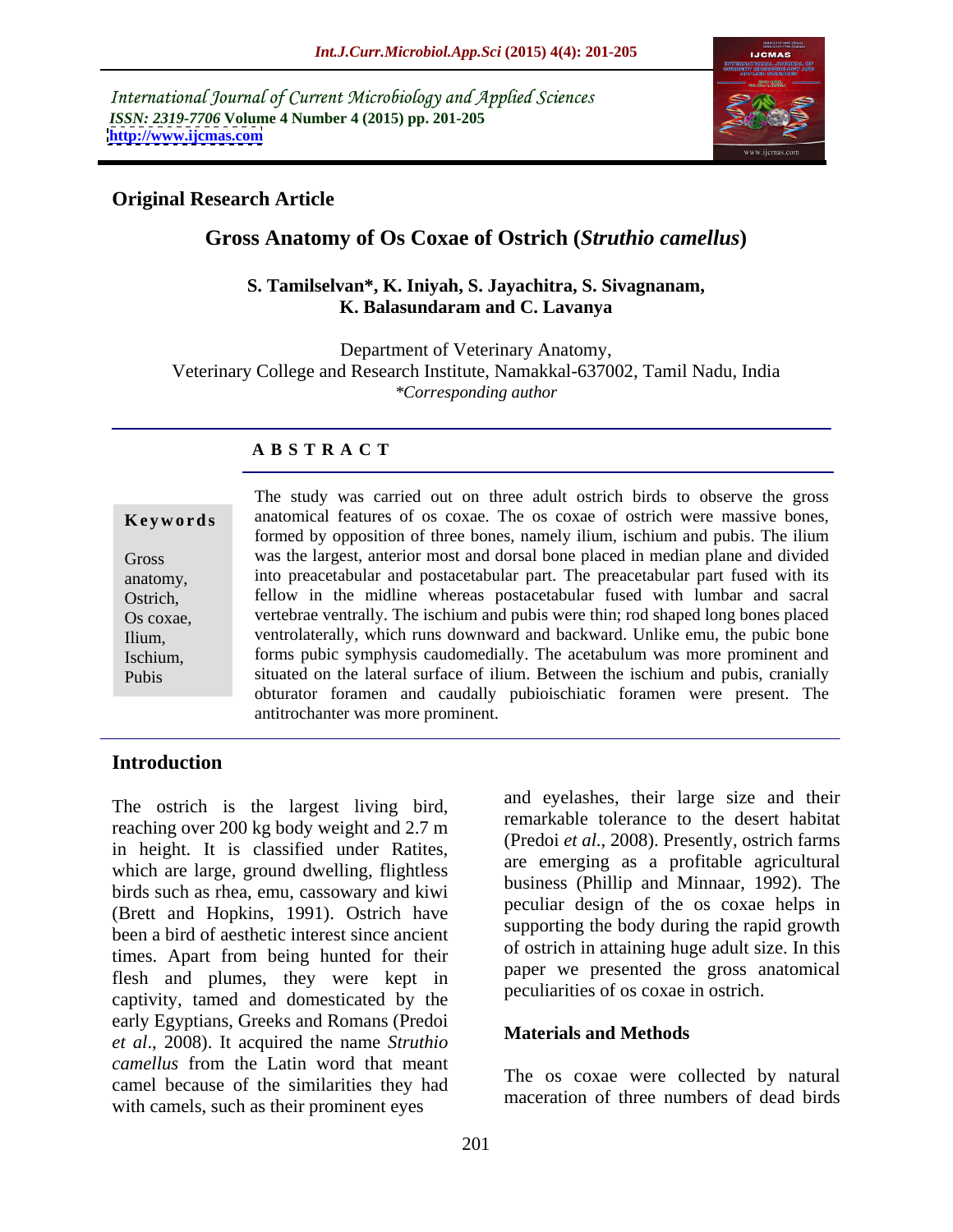after postmortem. Os coxae was cleaned out slightly upward and ventrally fused with and is degreased by treating in hot water, followed by surface cleaning with acetone compared with the observations of (Tompsett, 1970). The cleaned bone is air dried thoroughly. Gross anatomy of the bone was carefully observed and recorded using a high precision camera. Many peculiar avian species and the data was interpreted as

The os coxae of ostrich was massive bone, sacral vertebrae. The joint between support. The ventrally open pelvis formed a the abdominal viscera and the eggs in  $al.$ , 1977). females (Marshall, 1961).

compressed laterally and placed on either side, oriented downward and backward. The quadrate shaped and the postacetabular wing pre acetabular part was in the form of rough (Fig. 2). The caudal extremity of illum was quadrilateral plate and post acetabular part (Shanthi lakshmi, 2007). The preacetabular part was fused with its fellow along dorso synsacrum (Fig. 3). The preacetabular part behind the caudal end of the illum (Fig. 1). was approximately 25 cm long and it There was a communication between The dorsal border was thin and curved

of any tissue debris using detergent solution spinous process of last two thoracic features were observed in the os coxae of enclosed more space for bodies of vertebrae ostrich as against the same bone of other and was continued with acetabulum. The functional anatomy. laterally forming a notch (Fig. 2) as in emu. **Result and Discussion acetabular part and projected laterally to** formed by opposition of three bones, namely preacetabular and post acetabular part was ilium, ischium and pubis (Mc.Lelland, well demarcated by a bony prominence on 1991). Huge size of the bone was related to its lateral surface (Fig.1). The lateral surface the bipedal standing posture, gait and was concave and presented ridges and a dorsal roof like covering for a large part of medial surface was rough and attached with the cavity providing structural protection for transverse processes of vertebrae (Nickel *et*  vertebrae and entire lumbar vertebrae. When compared with the observations of Venkatesan *et al*. (2008) in emu, the dorsal curvature of ilium in ostrich was less convex and ventral border of ilium was thin running downward forward and less outward and anterior border at the middle projected The posterior border joined with post create a wider area for the attachment of sacral vertebrae. The joint between tubercle for the attachment of muscles. The *al.*, 1977).

The ilium was large, broad, flat and dorsal thick and ventrally fused with spinous bone approximately 60 cm long. It was process of sacral vertebrae. The ventral preacetabular wing of the ilium was border was continuous with its fellow. The was trapezoidal shaped (Fig. 1) whereas the joined the synsacrum to form "V" shape was in the form of elongated triangle in emu obvious in accordance with the observation The dorsal border of postacetabular part was border was thin and runs downward backward and less outward. The anterior posterior borders of right and left bones (Fig. 2). The caudal extremity of ilium was tuberous and the antitrochanter was more of Brett and Hopkins (1991).

cranial midline (Fig. 3) to form a boat like The ischium bone was long and narrow. The structure which accommodates synsacrum. two ischia were divergent caudally. The flat The post acetabular part was fused to the caudal end of the ischium was slightly consisted of four borders and two surfaces. obturator foramen and pubio-ischiatic behind the caudal end of the ilium (Fig. 1).<br>There was a communication between foramen (Fig. 1).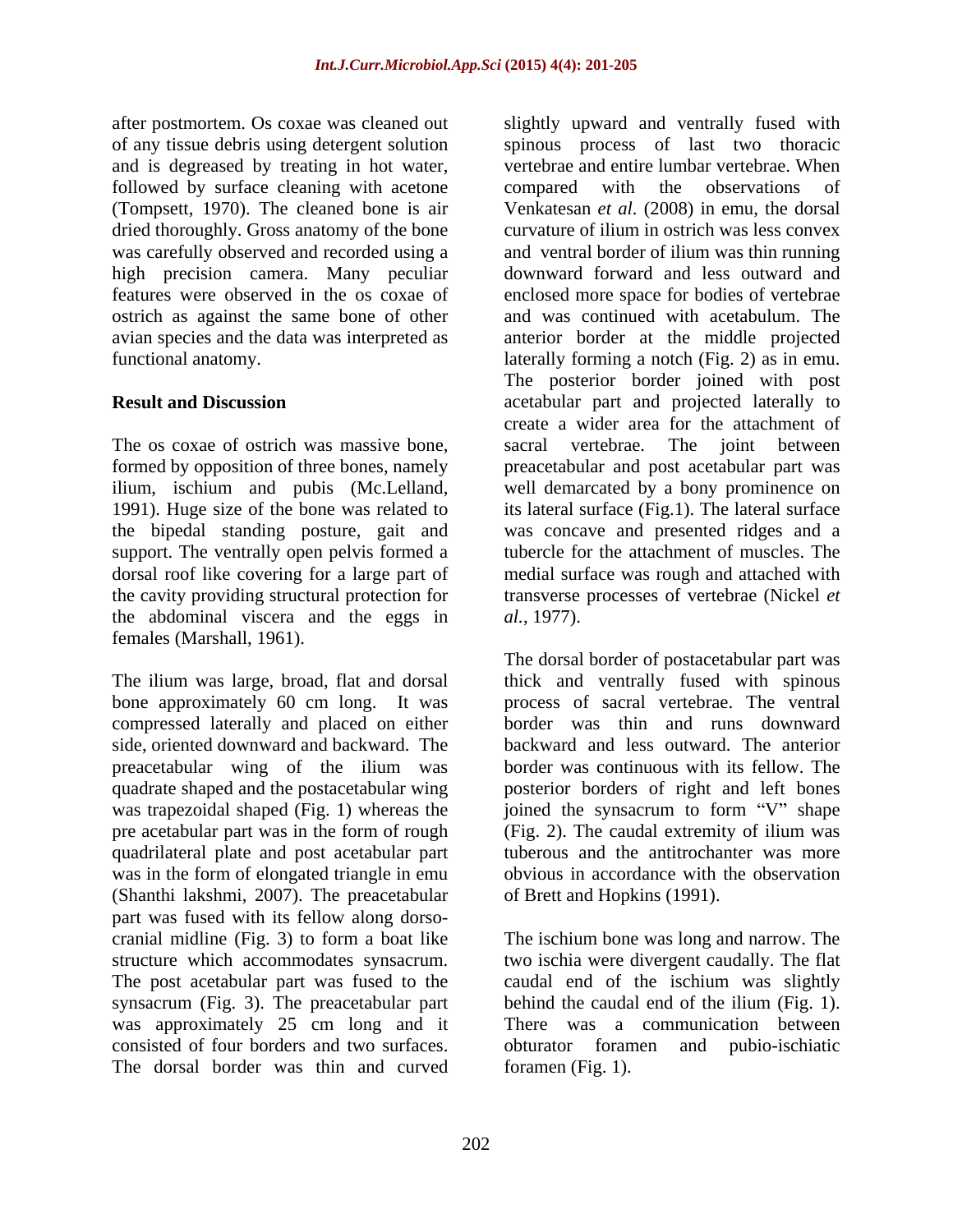**Fig.1** Lateral view of os coxae in ostrich



1- preacetabular ilium, 2- postacetabular ilium, 3-ischium, 4- pubis 5-acetabular foramen, 6- bodies of sacral vertebrae, 7-obturator foramen 8-pubioischiatic foramen, 9-antitrochanter





1- preacetabular part of ilium, 2- bodies of lumbar vertebrae

3- postacetabular part of ilium, 4-ischium, 5-pubis

6- bodies of sacral vertebrae, 7- Processus pectinealis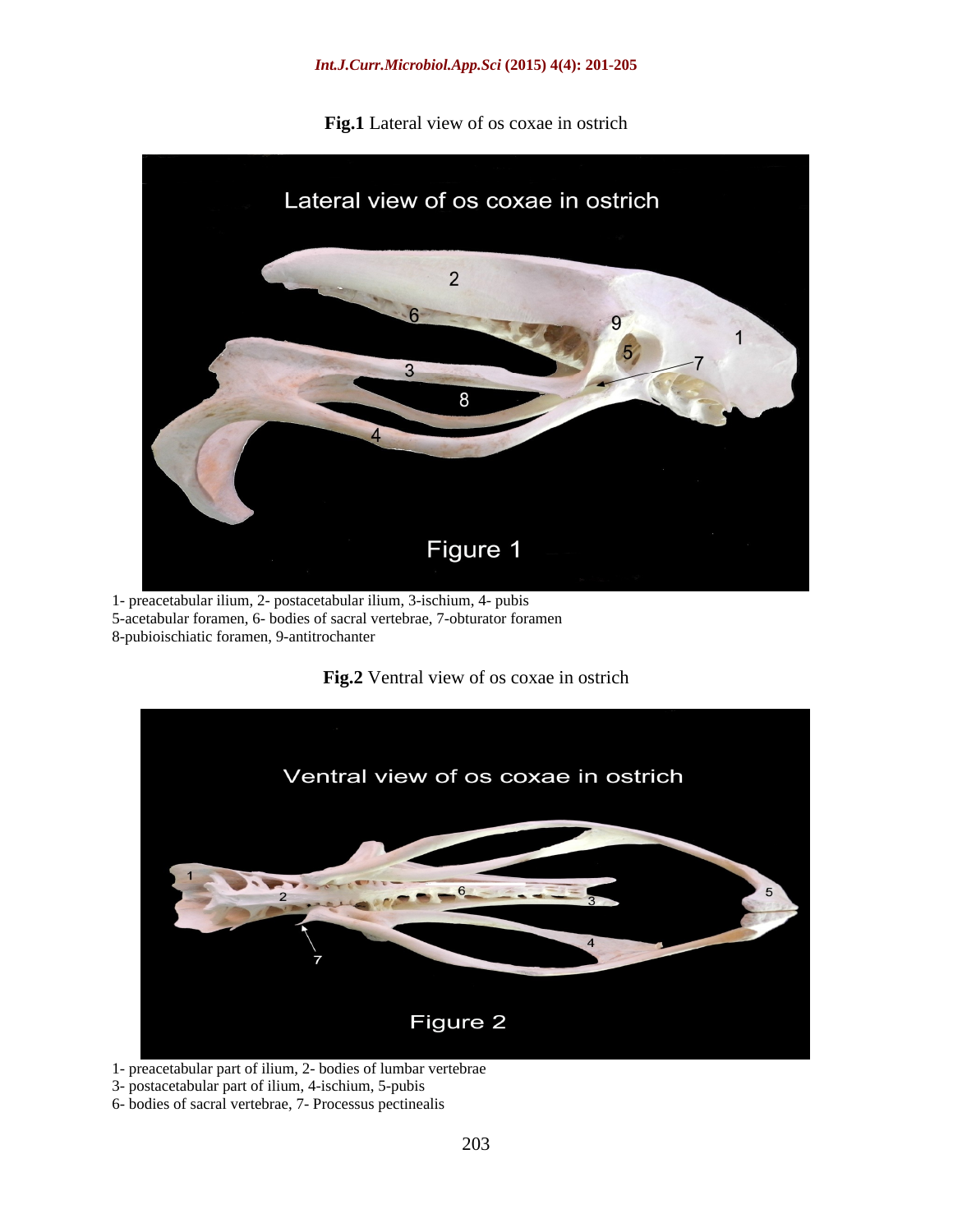**Fig.3** Dorsal view of os coxae in ostrich



1- preacetabular part of ilium, 2- postacetabular part of ilium 3-ischium, 4- pubis, 5- bodies of sacral vertebrae 6-pubioischiatic foramen

Pubis formed the ventral and caudal portion pubis, below the acetabulum (Fig. 2). of the pelvic girdle. It was a long, slender George and Berger (1996) noticed that the bone, dorsally concave in front and convex processus pectinealis served as the origin for behind. Pubis was situated ventro-lateral to pectineus muscle, whereas Sathyamoorthy *et*  the ischium (Fig.1). The cranial extremity of *al.,* (2012) noted the absence of processus the pubis arises from the ventral border of the acetabulum, runs downward and backward. The caudal extremity extended **References** beyond the ilium and ischium, slopes downward, inward joined with its fellow by Brett, A., Hopkins, M.S. 1991. Anatomy of a cartilage to form pubic symphysis (Fig. 2) medially, whereas no symphysis was found between opposite pelvic bones in emu (Fig. 4) (Shanthi lakshmi, 2007). The major George, J.C., Berger, A.J. 1966. Avian function of pubic symphysis was to support the weight of abdomen. The caudal  $1/3^{rd}$  of and London. pubis was fused dorsally with caudal Marshall, J.A. 1961. Biology and extremity of ischium. The pubic bone comparative physiology of birds, cranially formed an obturator foramen and caudally more prominent ischiopubic foramen with the ischium. A well developed Mc.Lelland, J. 1991. A color atlas of avian muscular process (processus pectinealis) anatomy, Wolfe Publishing Ltd., was observed on the cranial extremity of

pectinealis in Spot billed pelicans.

## **References**

- ostriches, emus and rheas. In: The Ratite Encylopedia, 1st edn., Columbia, USA. Pp. 32–36.
- $\frac{rd}{r^d}$  of and London of and London. myology, Academic Press, New York and London.
	- Marshall, J.A. 1961. Biology and comparative physiology of birds, Academic Press, New York and London.
	- anatomy, Wolfe Publishing Ltd., England.